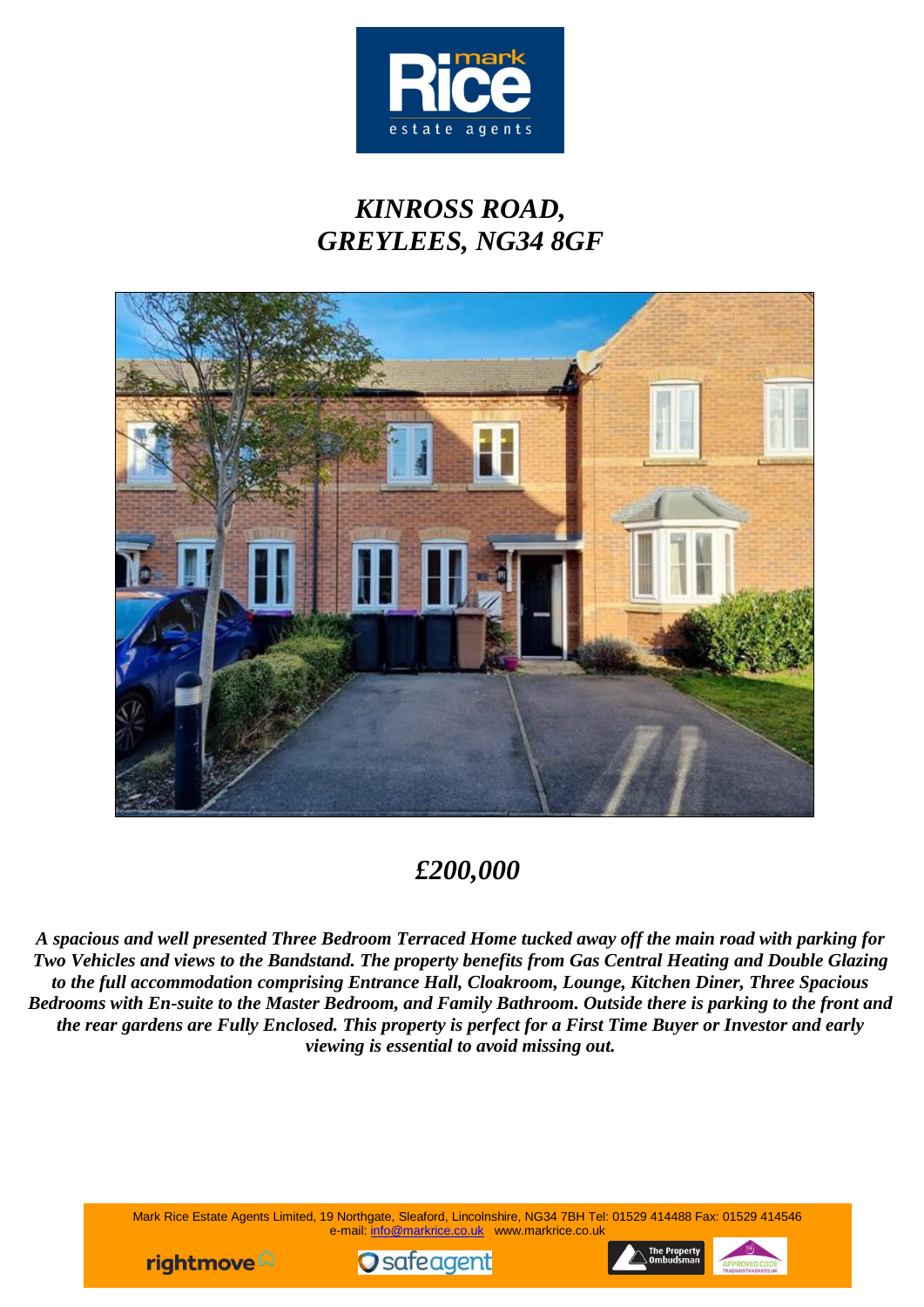#### *Location:*

*Greylees is a modern development close to the town of Sleaford. Sleaford is an expanding Market Town with amenities to cater for most day to day needs and facilities including excellent primary and secondary schools, swimming pool and leisure centre, vets, library and good road and rail links to surrounding areas, including Grantham with an Intercity rail connection to London Kings Cross.*

### *Directions:*

*Travelling from Sleaford on the A153 towards Grantham, after the roundabout continue towards Grantham and turn left towards Greylees. After the level crossing turn left into Balmoral Drive and at the roundabout turn the first exit onto Kinross road. Take the first right and proceed to the end of the road where the property is located on the left hand side as indicated by our 'For Sale' board.*

*Part glazed double glazed door provides access to the Entrance Hall having radiator.*

*\_\_\_\_\_\_\_\_\_\_\_\_\_\_\_\_\_\_\_\_\_\_\_\_\_\_\_\_\_\_\_\_\_\_\_\_\_\_\_\_*

*Cloakroom: Having low level w.c, pedestal hand washbasin and radiator.*

*Lounge: 3.56m (11'8") x 4.19m (13'9") Having wall mounted electric fire and radiator.*

## *Kitchen Diner: 4.70m (15'5") x 2.82m (9'3")*

*Having matching wall and base units with work top over, 1 and 1/2 composite drainer with monobloc tap, double electric over with four ring Gas hob and cooker hood over, tiled splashbacks, space and plumbing for washing machine and dishwasher, space for tumble dryer, space for fridge freezer, wall mounted boiler, radiator and French doors to the rear garden.*

## *Inner Hall:*

*Having radiator and stairs providing access to the First Floor Landing having loft hatch, smoke alarm and airing cupboard.*

*Bedroom 1: 3.12m (10'3") x 3.66m (12'0") max Having built in double wardrobe and radiator.*

### *Ensuite:*

*Having close coupled w.c, vanity hand washbasin with monobloc tap, shower cubicle with mains fed shower, heated towel radiator and extractor fan.*

*Bedroom 2: 2.44m (8'0") x 3.20m (10'6") Having radiator.*

*Bedroom 3: 2.16m (7'1") x 2.16m (7'1") Having radiator.*



 *Lounge*



 *Further Aspect*



 *Kitchen*



*Dining Area*



 *Bedroom 1*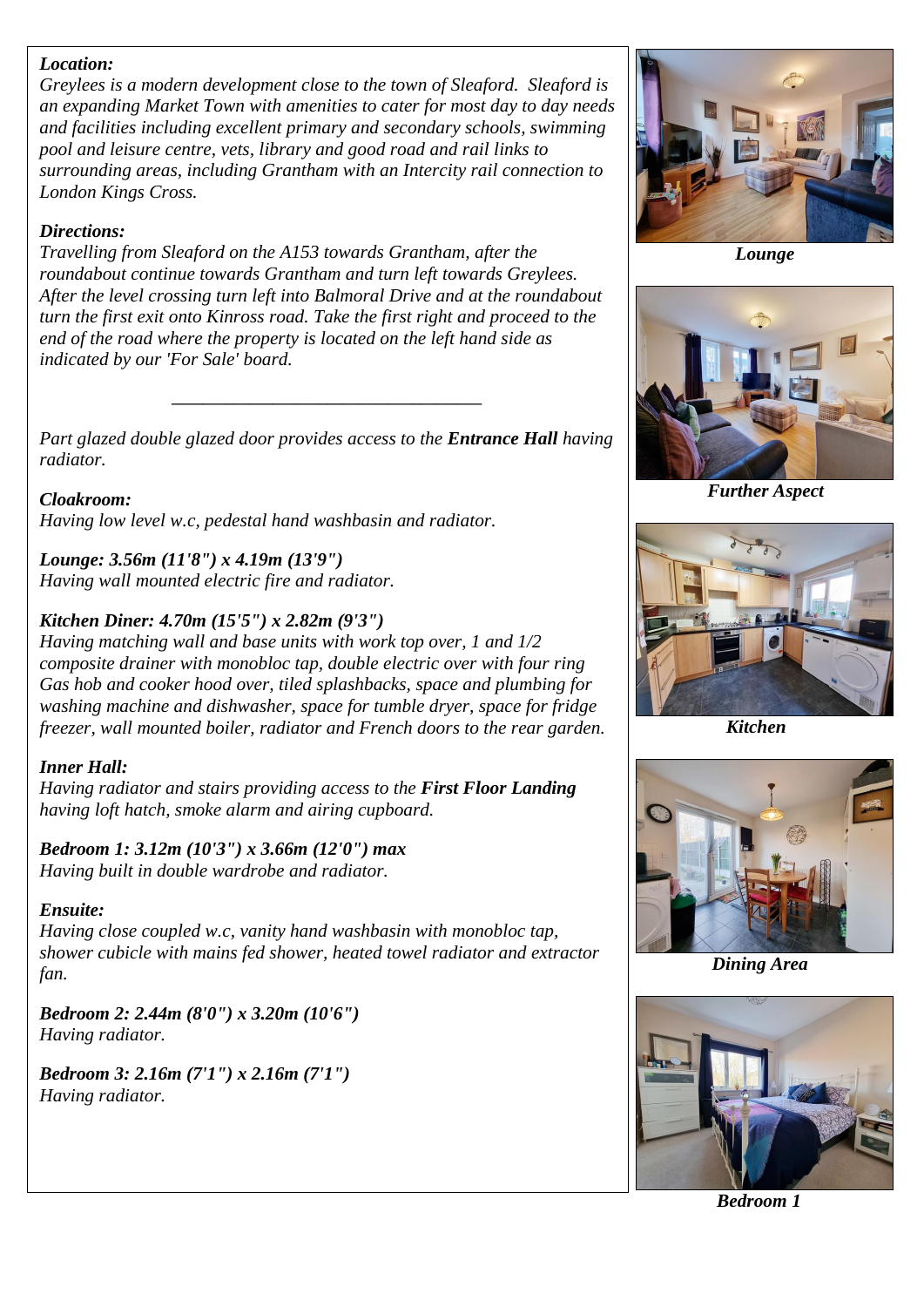#### *Bathroom:*

*Being part tiled and having low level w.c, pedestal hand washbasin, panelled bath with mains fed shower over and shower screen, heated towel radiator and extractor fan.*

#### *Outside:*

*A double drive provides parking for two cars and the front gardens are mainly laid to gravel with hedges for ease of maintenance. The rear gardens are fully enclosed with lawn and patio areas, further gravelled area, borders, rear gate and a cold water tap.*

#### *Agent's Note:*

*The vendor informs us there is an annual maintenance charge payable for approximately £312.00, which is paid monthly from January to June.* 





 *Ensuite*



 *Bedroom 2*



 *Bedroom 3*



 *Bathroom*



*Garden*